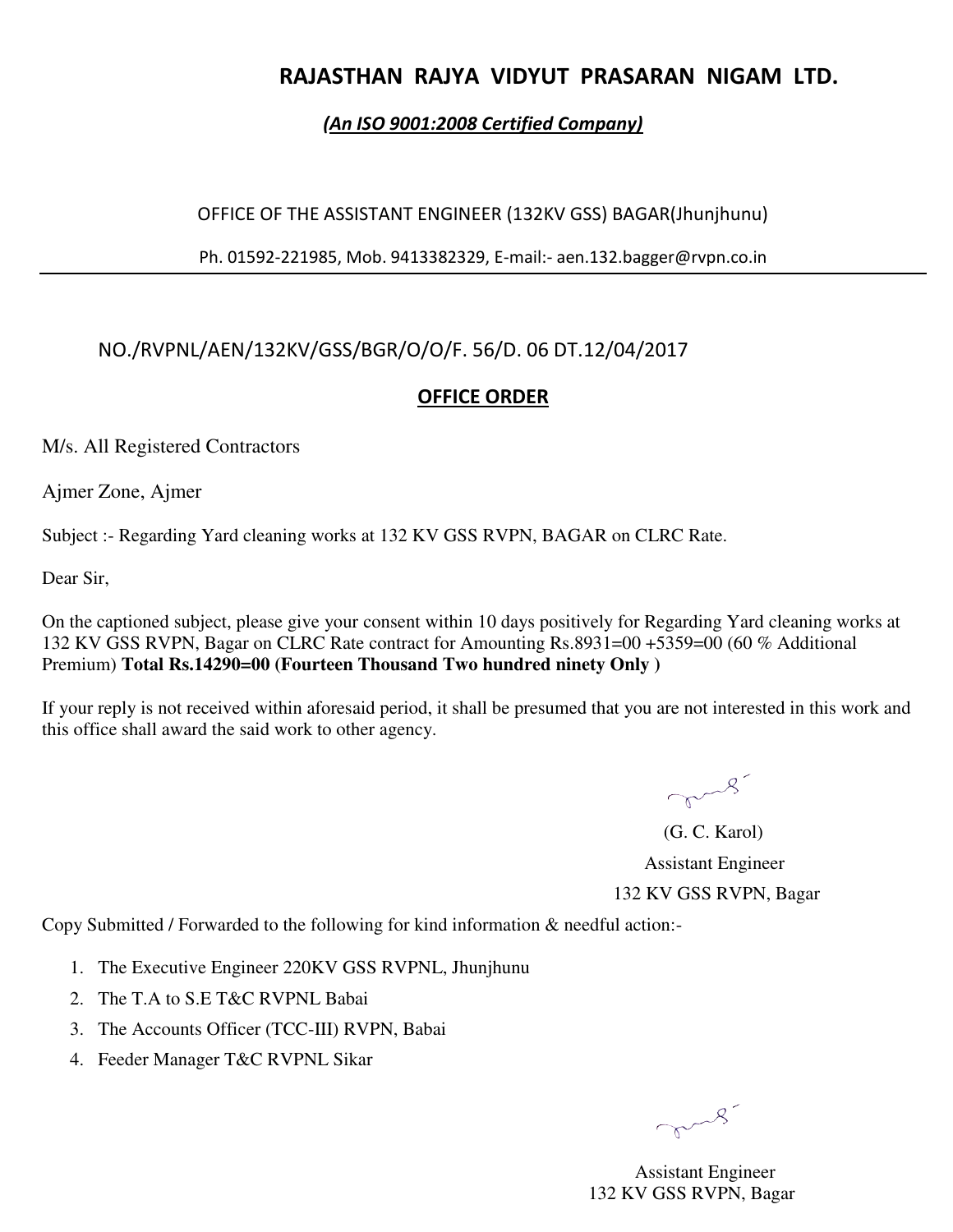# $\overline{PART-A'}$

**Name of Work:** CLEANING WORKS OF YARD & GENERAL CLEANING OF CONTROL ROOM, REST HOUSE, PLCC ROM & ASSOCIATED AREA AT 132KV G.S.S. BAGAR. (01/05/2017 to 31/07/2017 i.e. 92Days)

### **Name of Office:** Assistant Engineer, 132 KV GSS RVPN Bagar

|     |                                                                                                                                                                                                                                                                                                                                                               |                        |                      |                                 | Amount    | <b>BSR</b> | Total  |
|-----|---------------------------------------------------------------------------------------------------------------------------------------------------------------------------------------------------------------------------------------------------------------------------------------------------------------------------------------------------------------|------------------------|----------------------|---------------------------------|-----------|------------|--------|
|     |                                                                                                                                                                                                                                                                                                                                                               |                        |                      |                                 |           | Above      | Amount |
| S.  | <b>Description of Work</b>                                                                                                                                                                                                                                                                                                                                    | Frequenc               | Appro                | <b>BSR Rate</b>                 | (For FY   |            |        |
| No. |                                                                                                                                                                                                                                                                                                                                                               | у                      | X                    | in Rs.                          | $2017-18$ | 60%        |        |
|     |                                                                                                                                                                                                                                                                                                                                                               | of work                | Area                 |                                 |           |            |        |
| 1.  | General Safai Works Sweeping of the road                                                                                                                                                                                                                                                                                                                      |                        |                      |                                 |           |            |        |
|     | inside the Yard, Inspection path, Trench<br>cover, foundation etc. Disposal of garbage<br>so collected at a place outside GSS as fixed<br>by officer in Charge. Broom stick and other<br>items as required has to be arranged by the<br>contractor                                                                                                            | Weekly<br>(12)         | 500<br>Sq.<br>Meter  | Rs. 4.00<br>per 100<br>Sq.Meter | 240       | 144        | 384    |
| 2.  | General Safai Works Cleaning of the roof of<br>Control room, Rest house and other office<br>in the premises including the cleaning of<br>rain water drainage pipes. Disposal of<br>garbage so collected at a place outside GSS<br>as fixed by officer in Charge. Broom stick<br>and other items as required has to be<br>arranged by the contractor.          | Monthly<br>(03)        | 401<br>Sq.<br>Meter  | Rs. 3.60<br>per 100<br>Sq.Meter | 43.31     | 25.98      | 69.29  |
| 3.  | General Safai Works Cleaning of cable<br>trenches after removing the Trench covers<br>and Disposal of garbage so collected at a<br>place outside GSS as fixed by officer in<br>Charge. also to place the trench cover again<br>in a proper manner after adjusting cables.<br>Broom stick and other items as required has<br>to be arranged by the contractor. |                        |                      |                                 |           |            |        |
|     | (a) Upto 0.6 meter depth trench.                                                                                                                                                                                                                                                                                                                              | Half<br>Yearly<br>(01) | 180<br>Run.<br>Meter | Rs. 2.90<br>Per Run.<br>Meter   | 522.00    | 313.20     | 835.2  |
|     | (b) from 0.6 to 1.2 meter depth trench.                                                                                                                                                                                                                                                                                                                       | Half                   | 247<br>Run.          | Rs. 4.50<br>Per Run.            | 1111.5    | 666.9      | 1778.4 |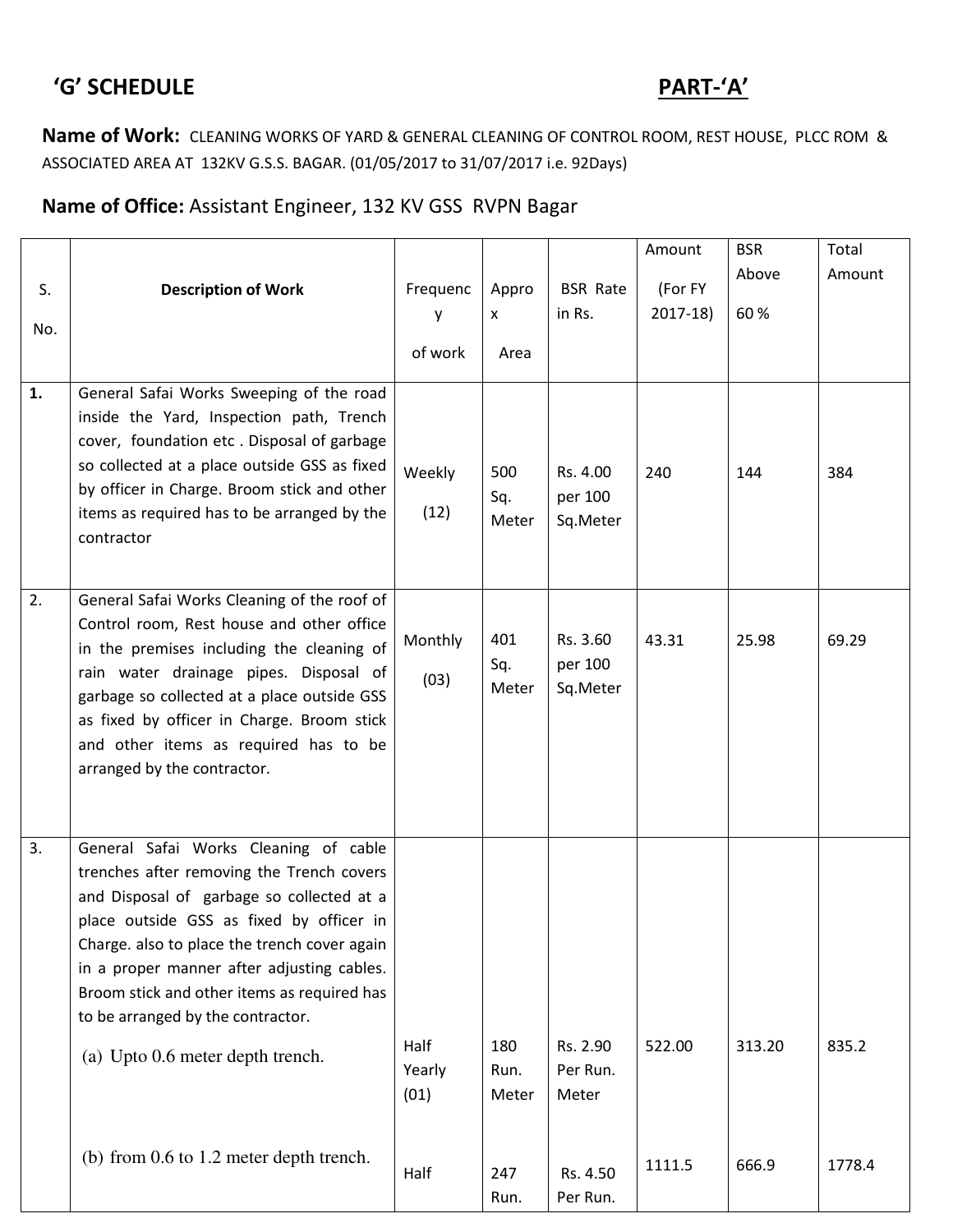|    |                                                                                                                                                                                                                               | Yearly        | Meter               | Meter                           |        |         |         |
|----|-------------------------------------------------------------------------------------------------------------------------------------------------------------------------------------------------------------------------------|---------------|---------------------|---------------------------------|--------|---------|---------|
|    |                                                                                                                                                                                                                               |               |                     |                                 |        |         |         |
|    |                                                                                                                                                                                                                               |               |                     |                                 |        |         |         |
|    |                                                                                                                                                                                                                               |               |                     |                                 |        |         |         |
| 4. | *General Safai Works, Sweeping<br>with<br>broomstick and mopping of floor with<br>Phenyl of office premises of GSS, Control<br>room, Verandah, Staircase, PLCC room,<br>Battery room, Rest room etc.                          |               |                     |                                 |        |         |         |
|    | *Cleaning of doors and windows (with<br>glass) etc. of all the rooms including control<br>room.                                                                                                                               |               |                     |                                 |        |         |         |
|    | *Cleaning and washing of all the Toilet with<br>using phenyl/chemicals.                                                                                                                                                       |               |                     |                                 |        |         |         |
|    | *Cleaning of webs etc. held on ceilings,<br>windows, corners etc. of control room and<br>all other rooms.                                                                                                                     |               |                     |                                 |        |         |         |
|    | *Empty of dustbins of above premises.                                                                                                                                                                                         |               |                     |                                 |        |         |         |
|    | * All the garbage have to be disposed of out<br>side the<br>grid sub-station premises as<br>decided by the work incharge officer.                                                                                             | Daily         | 335                 | Rs. 19.00                       | 5855.8 | 3513.48 | 9369.28 |
|    | Note:-                                                                                                                                                                                                                        | (92)          | Sq.                 | per 100                         |        |         |         |
|    | 1.Broomstick, mopper, Duster etc. required<br>are to be arranged by the contractor on his<br>own cost.                                                                                                                        |               | Meter               | Sq.Meter                        |        |         |         |
|    | 2. Other cleaning agents like phenyl, phenyl                                                                                                                                                                                  |               |                     |                                 |        |         |         |
|    | Balls, chemicals etc.shall be arranged<br>byRVPN                                                                                                                                                                              |               |                     |                                 |        |         |         |
|    | 3. The payments shall be made on the basis<br>of floor area                                                                                                                                                                   |               |                     |                                 |        |         |         |
| 5  | General Safai Works General Safai Works<br>Sweeping of main road from GSS to the<br>main gate and the vacant space around it,<br>disposal of garbage so collected at a place<br>outside GSS as fixed by the office in charge. | Daily<br>(92) | 350<br>Sq.<br>Meter | Rs. 3.60<br>per 100<br>Sq.Meter | 1159.2 | 695.52  | 1854.72 |